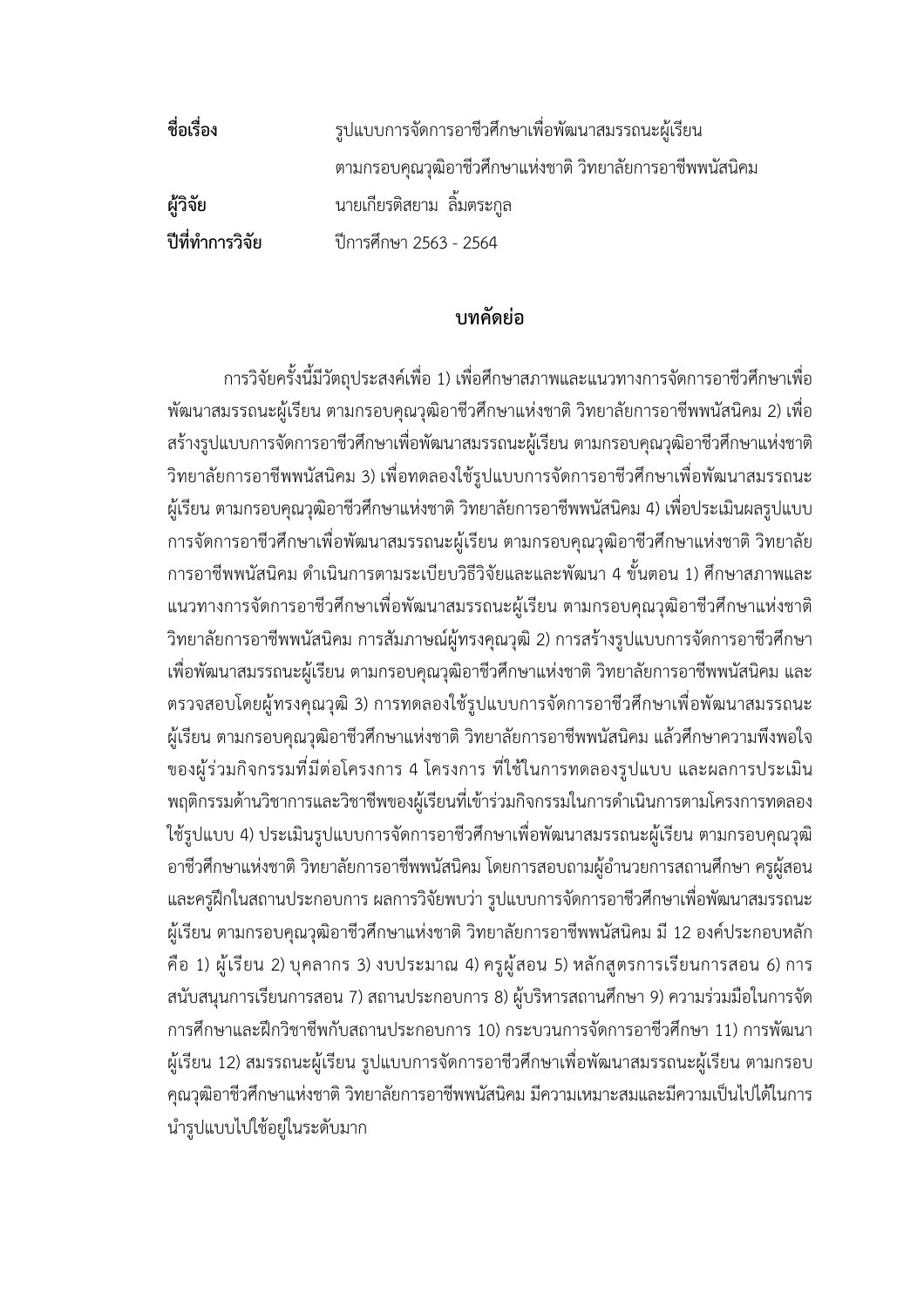Title The Vocational Education Management Model to Improve Student Performance in Accordance with the National Vocational Qualification Framework, Phanatnikhom Industrial and Community College Author KIATSAYAM LIMTRAKUL Research Year Academic Year 2020 – 2021

## **ABSTRACT**

This research is aimed at 1) To study the conditions and approaches of vocational education management to improve the performance of learners in accordance with the National Vocational Qualification Framework, Phanatnikhom Industrial and Community College 2) To create a vocational education management model to improve student performance in accordance with the National Vocational Qualification Framework, Phanatnikhom Industrial and Community College 3) To experiment with vocational management models to improve student performance in accordance with the National Vocational Qualification Framework, Phanatnikhom Industrial and Community College 4) To evaluate the vocational education management model to improve the student performance in accordance with the National Vocational Qualification Framework, Phanatnikhom Industrial and Community College. There are 4 steps research and development methodology 1) Studied the conditions and approaches of vocational education management to improve student performance in accordance with the National Vocational Qualification Framework, Phanatnikhom Industrial and Community College using interviewed the experts 2) created and validated the vocational management model to improve student performance according to the National Vocational Qualification Framework, Phanatnikhom Industrial and Community College, and reviewing by qualified persons 3) Experimenting with the vocational management models to improve student performance according to the National Vocational Education Framework, Phanatnikhom Industrial and Community College, and then studying the satisfaction of participants towards 4 projects used in experimenting with the model and evaluation of academic and professional behavior of the learners participating in the implementation of the trial program 4) Evaluated the vocational education